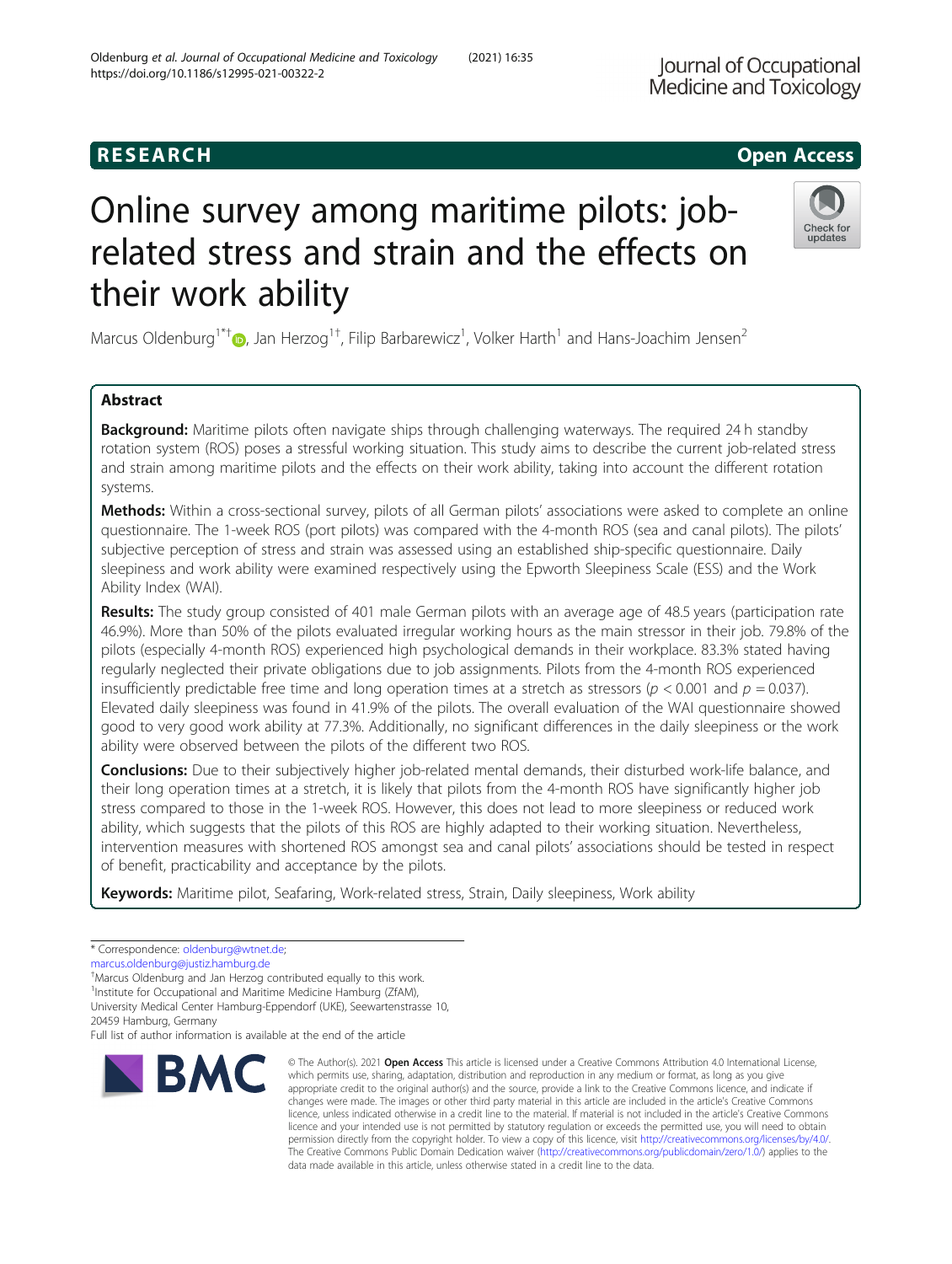## Background

Worldwide shipping and the work of maritime pilots go hand in hand as pilots are the ones who navigate ships through challenging or restricted waterways [[1\]](#page-9-0). Their assignments vary in terms of length and working environment and are often characterized by isolation due to limitations of their personal responsiveness within their irregular working shifts [\[2](#page-9-0)]. "Fatigue" is also a common problem within the pilot profession, particularly during frequent operations at chronobiologically unfavorable times of day (in prolonged night assignments) or when pilots sometimes have to perform monotonous activities with no special occurrences during the whole pilotage. Already in the 1980s, Cook and Shipley described a significantly increased risk of falling asleep for pilots due to their low activity level [[3\]](#page-9-0). Limited alertness can have far-reaching consequences up to potential lifethreatening injuries, death or environmental damage [\[4](#page-9-0)]. Main and Chambers [[5\]](#page-9-0) stated that so far little attention has been paid to this stressful profession compared to other professions. According to the authors, particularly the (physical) health and, crucially, the (psychological) well-being of this occupational group have been insufficiently investigated.

Pilotage is a freelance activity [[6,](#page-9-0) [7\]](#page-9-0). Due to the irregular distribution, the working hours of a pilot vary strongly and are not subject to predictable rules. Their duration can greatly exceed common working hours. The German Pilot Act requires a constant availability of pilots 365 days a year at any time of day or night, stringently monitored by regional regulators [\[8](#page-9-0)]. Each ship must receive a pilot within specific shipping areas prescribed in the Maritime Pilot Act  $[6]$  $[6]$ . To ensure a constant availability of pilots, a fixed system has been established since the seventeenth century. This system works in a similar way to that at a taxi rank: The pilot at the top of the list is allocated to the next ship to be piloted. Upon finishing their service aboard, the pilots return to the end of this list and then move forward step by step until they reach position one of this list again.

The specific rotation system (ROS) used within the German pilots' associations can differ considerably, depending on the district. The most common systems last for 1 week or 4 months. The port pilots use a 1-week ROS, which provides 8 days on duty (working time) and 6 days off duty alternately, whereby each pilot is assigned to a fixed group. The (retrieval) order within these groups changes according to a fixed system, as does the order of the groups themselves. The ROS of sea and channel pilots' associations is similar, but based on a 4 month exchange. A 4-month working period (with two to four free days per month) is followed by a 3 to 4 week leave period. Should the number of absent pilots become too large, these pilots' associations can impose a ban on leave or days off. It can be assumed that these two ROS could cause different levels of work-related stress and strain for the pilots.

The number of ships ordering pilots is subject to seasonal, daily, tidal, weather and cyclical fluctuations [\[9](#page-9-0)]. All ships must always be served without delay. The irregular arrival of the ships at the transfer stations makes forward-looking assignment planning and the anticipation of deployment requirements difficult. The length of on-call time between two operations depends mainly on traffic and therefore varies widely. During their standby service, pilots are either at a pilot station or, possibly, at home. How long a pilot can remain in a resting phase is often unpredictable. When a pilot is called up, transport to the ship is usually by pilot boat, taxi or on foot. Overall, the current deployment system requires a high degree of flexibility from pilots and their families.

It is assumed that the high job-related stress and strain pilots experience is likely to impact their health and their work ability. The few available studies about this occupation suggest reduced psychophysical health among pilots, including sleeping disorders [[10](#page-9-0)], cognitive disorders and alertness limitations [\[2\]](#page-9-0) that may lead to accidents caused by human error  $[11]$ . Thus, it is crucial to examine the work ability of pilots. However, no study is available on the current psychophysical stress situation or work capacity of this professional group. Therefore, the purpose of the present survey is to describe the current job-related stress and strain among maritime pilots and the effects on their work ability, taking into account the different rotation systems.

## Methods

#### Study sample

In this study, all nine German pilots' associations were invited to participate. Eight associations and hence 855 employed pilots agreed to take part (from 10 to 65%). One pilots' association rejected the participation completely. Out of the 855 pilots, 401 participated in this study (46.9%). Participation was voluntary, and the data collected in the course of the research project were subject to secrecy and the provisions of data protection law. All participants gave their informed consent before taking part in this study. There was a positive ethics vote by the Hamburg Medical Association (PV No. 5498).

#### Questionnaires

An anonymous query was carried out via an encrypted online portal (LamaPoll) for easy processing. The online questionnaire asked about demographic and lifestyle parameters, main job-related stressors, work-life balance, accidents throughout the pilots' working life, health aspects and retirement. As the online portal used did not allow questions to be skipped, there are no missing data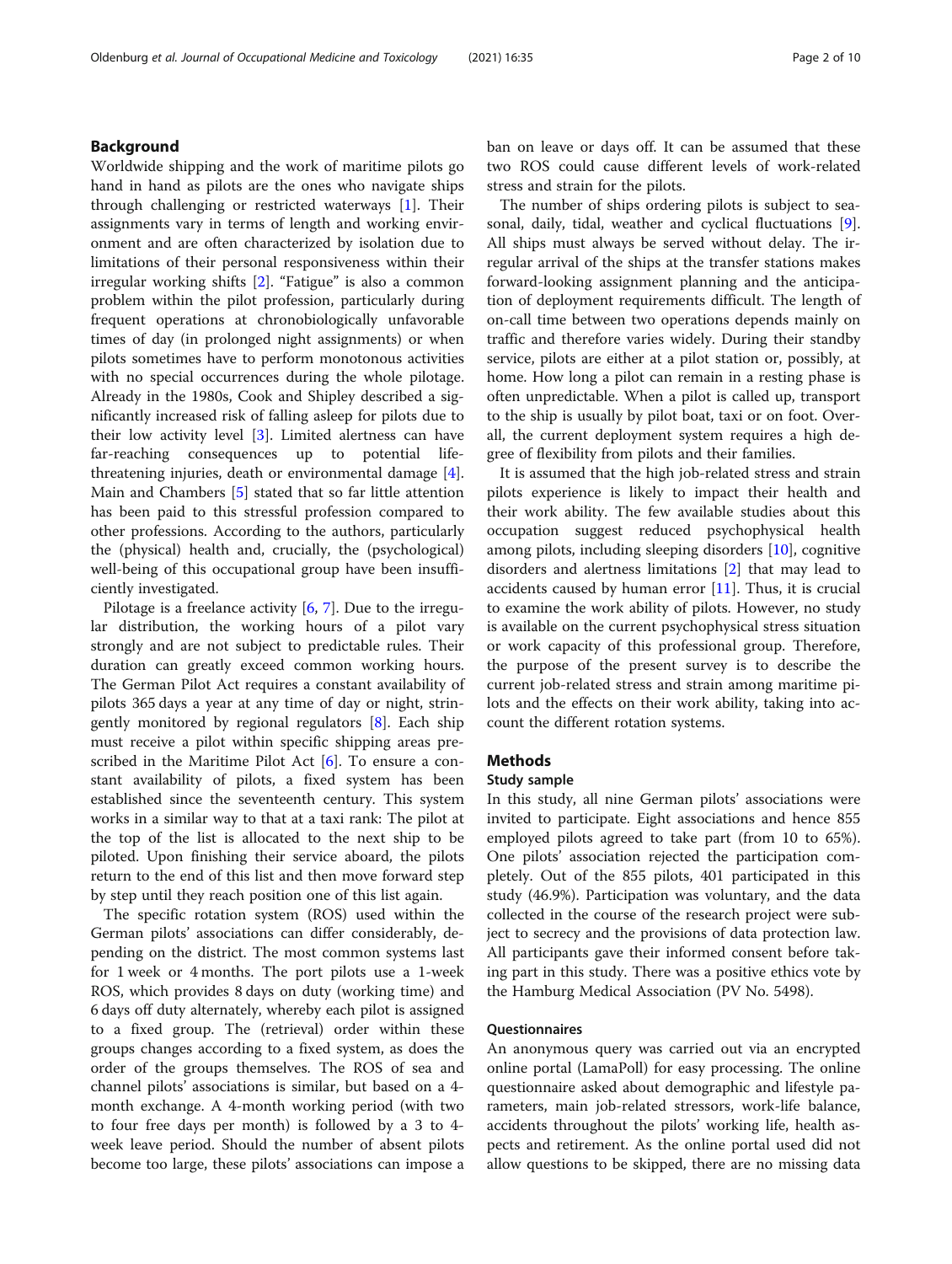(5.4% started their questionnaire but did not complete it).

To assess the stress and strain of maritime occupations a pilot-specific questionnaire was developed basing on an established seafaring specific questionnaire [[12\]](#page-9-0). This was about seafarers' stress and strain and has previously been used several times in various maritime studies [[13](#page-9-0), [14\]](#page-9-0). In this study, the pilots' subjectively most important stressors were queried. Participants were asked to choose from a list of 10 relevant stressors (based on previous interviews with pilots) up to four that applied to them. In addition, the pilots had the opportunity to add another important stressor.

The questionnaire of this study was created by the heads of some pilots' associations and by several pilots. Finally, it was tested and improved in a pilot study with 15 employees. In the online portal, all pilots had the opportunity to comment and to add some further aspects in free text. Sufficiently high representativeness was assumed for the assessment of the pilots' stress and strain in view of this supplementary free text plus the fact that several pilots were involved and the aforementioned maritime specific questionnaire was used as a basis. For reliability analysis, Cronbach's alpha was calculated to assess the internal consistency of this questionnaire. The internal consistency of the questionnaire is satisfying, with a Cronbach's alpha of 0.76.

Furthermore, the Epworth Sleepiness Scale (ESS) and the Work Ability Index (WAI) were used as standardized questionnaires:

#### Epworth Sleepiness Scale (ESS)

The Epworth Sleepiness Scale is a standardized method of recording daytime sleepiness using a short questionnaire and has already been used in several studies with seagoing personnel such as bridge officers and sailors [[15,](#page-9-0) [16\]](#page-9-0). This method is primarily used in sleep medicine for the diagnosis of sleep disorders. The retrospective question is the subjective assessment of a person's probability of actually falling asleep in eight given typical situations. The questions relate to the normal daily life in recent times [[17,](#page-9-0) [18\]](#page-9-0). The retest reliability in healthy controls after 5 months is 0.82 (mean difference = 0.2 +/− 2.3) [[17,](#page-9-0) [18\]](#page-9-0).

## Work Ability Index (WAI)

This questionnaire is used to record work ability and work-related health risks. It is a diagnostic tool for assessing individual work ability, also used as an evaluation instrument for the effectiveness of preventive measures. Points are awarded for certain answers, and the questionnaire is evaluated by adding the individual scores [[19,](#page-9-0) [20\]](#page-9-0). The reliability and internal consistency of this questionnaire is 0.58 respectively 0.78 [[21](#page-9-0), [22](#page-9-0)].

## Data analysis

All statistical evaluations were performed using the program SPSS for Windows (version 25, IBM Corporation). In addition to descriptive statistics (mean with standard deviation), statistical tests were applied (test for normal distribution by Shapiro-Wilk test). For parametric data, the Student's T test was carried out. Furthermore, the Chi-square test was applied to compare frequencies of two samples. In those Chi-square tests with small numbers, the Fisher's exact test was used instead. The error probability was set to 5%. The crude odds ratio (OR) including 95% confidence intervals was calculated by binary logistic regression. For adjustment reasons, age, working years as a pilot, examination time (during working phase vs. vacation phase) and ESS were added.

## Results

## Demographic data of the studied group

The average age in the total sample was 48.5 years (SD 8.4 years), and the average BMI 27.3 (SD 3.6). Two hundred ninety-three pilots had an increased BMI > 25. This corresponds to a percentage of 72.8% in the overweight range (Table [1](#page-3-0)). Concerning demographic data − apart from the somewhat higher proportions of older employees and of working partners amongst pilots from the 1-week ROS − no (significant) differences were found between the two ROS.

In respect of lifestyle parameters, 18.2% indicated that they were current smokers and 38.2% have never smoked. 31.7% stated that they exercised regularly with distinctly less sport activities during their stays on board (Table [1\)](#page-3-0). The lifestyle behavior was irrespective of the pilots' ROS.

### Psychophysical stress

According to the answers in the online questionnaire, the main stressors in the pilot's job were insufficiently predicable free time, irregular working hours and night work (Table [2\)](#page-3-0). Pilots of the 4-month ROS experienced insufficiently predictable free time and long operation times at a stretch significantly more often as main stressors. On the other hand, pilots from the 1-week ROS rated working under wet and cold conditions as well as a high responsibility for safe navigation more often as relevant job-related stressors.

Concerning the duration of assignments at a stretch, 50.9% of the pilots from the 4-month ROS regarded them as too long compared to 12.2% in the 1-week ROS (Fisher's exact test;  $p < 0.001$ ). The first-mentioned pilots judged durations of assignment over 5.6 weeks (SD 3.4) as optimal. 46.1% of the pilots (47.7% from the 4-month and 34.7% from the 1-week ROS; Fisher's exact test;  $p =$ 0.037) complained that they were less able to meet their rest periods before night time due to private / family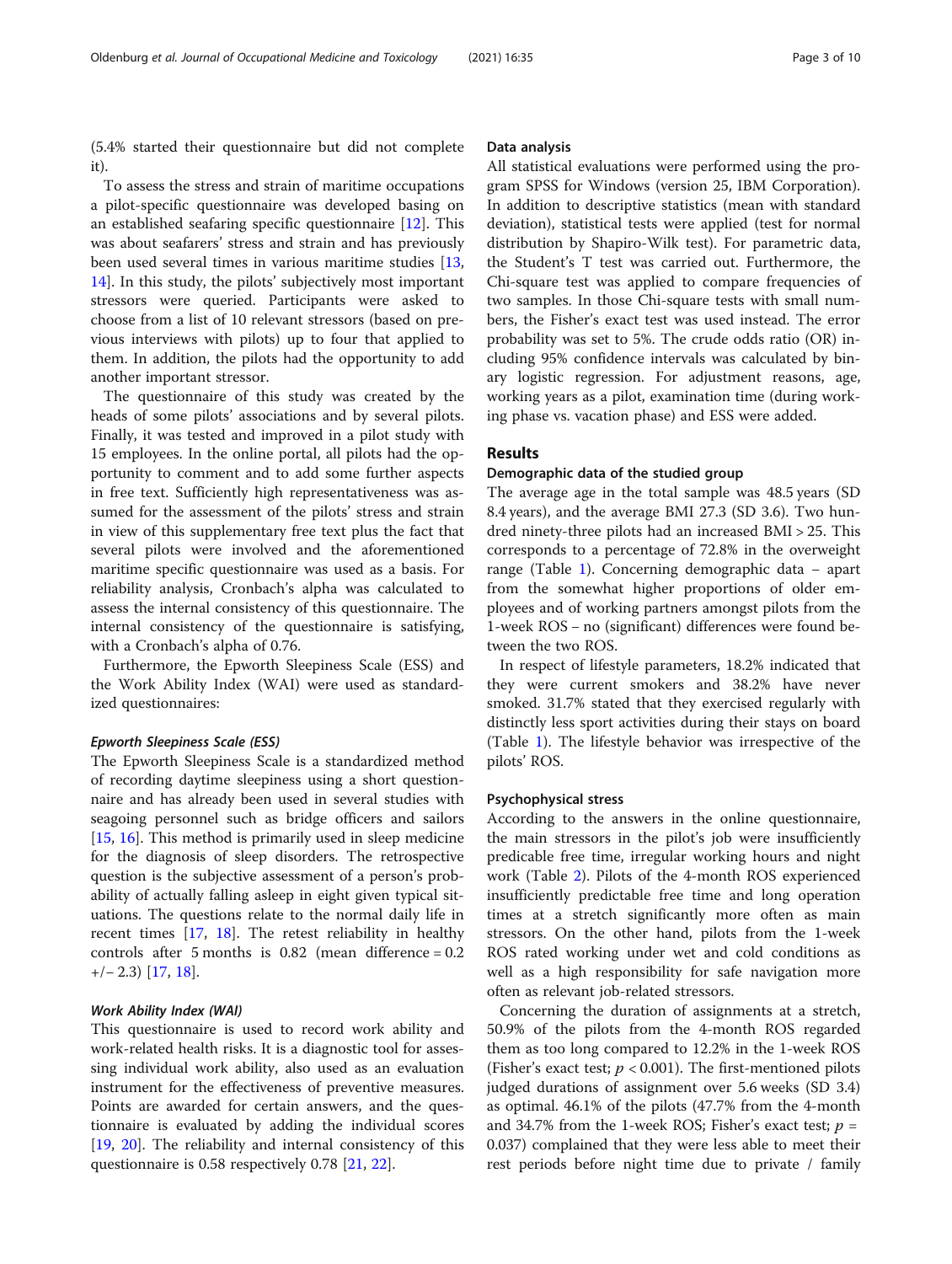|                                         | 1-week ROS $(n = 49)$ | 4-month ROS ( $n = 352$ ) | p                    |
|-----------------------------------------|-----------------------|---------------------------|----------------------|
| Age, years (SD)                         | 50.3(6.9)             | 48.2(8.6)                 | 0.052 <sup>1</sup>   |
| <b>BMI</b> , kg/m <sup>2</sup> (SD)     | 26.8(3.1)             | 27.4(3.7)                 | 0.230 <sup>1</sup>   |
| $\geq$ 25, n (%)                        | 37 (75.5%)            | 256 (72.7%)               | 0.681 <sup>2</sup>   |
| Partnership, n (%)                      | 48 (98.0%)            | 322 (91.5%)               | $0.111^{2}$          |
| Working partner, n (%)                  | 34 (70.8%)            | 183 (56.8%)               | $0.066^2$            |
| Working hours/week (SD)                 | 27.4 (11.0)           | 27.9(13.0)                | 0.811 <sup>1</sup>   |
| Children younger than 6 years, $n$ (%)  | 28 (57.1%)            | 180 (51.1%)               | 0.430 <sup>2</sup>   |
| Lifestyle parameter                     |                       |                           |                      |
| <b>Smoking, <math>n</math> (%)</b>      |                       |                           |                      |
| Current smoker                          | 7(14.3%)              | 66 (18.8%)                | $0.538^{2}$          |
| Ex-smoker                               | 20 (40.8%)            | 155 (44.0%)               |                      |
| Never smoker                            | 22 (44.9%)            | 131 (37.2%)               |                      |
| <b>Reqular sport exercises,</b> $n$ (%) | 14 (28.6%)            | 113 (32.1%)               | 0.619 <sup>2</sup>   |
| During working period, mean h/week (SD) | 4.7(3.6)              | 4.2(2.0)                  | 0.632 <sup>1</sup>   |
| During holidays, mean h/week (SD)       | 7.1(5.3)              | 6.0(3.6)                  | $0.459$ <sup>1</sup> |
| <sup>1</sup> Student's T test           |                       |                           |                      |

## <span id="page-3-0"></span>Table 1 Demographic and lifestyle characteristics

responsibilities. As a consequence, 83.3% stated that they had regularly neglected their private obligations (e. g. to take care of their family, particularly of their children) due to job assignments (84.5% from the 4-month and 71.9% from the 1-week ROS; Fisher's exact test;  $p =$ 0.029). The majority complained of difficulties in reconciling work and private obligations (61.6%; 61.9% from the 4-month and 49.8% from the 1-week ROS; Fisher's exact test;  $p = 0.034$ ). Furthermore, in this study no pilot used the opportunity to add an additional stress or strain factor to the predetermined list as free text.

Among the pilots asked, 19.7% stated that throughout their working life they had experienced at least one occupational accident at work with personal damage and 51.9% damage to a vessel (ground contact, collision, etc.) in the context of their pilot activity (40% even more than once). While more 4-month ROS pilots reported to have had occupational accidents with severe personal injury,

Table 2 Stressors in the pilot profession and accidents in respect of the rotation systems

|                                                                                   | Total sample $(n = 401)$ | 1-week ROS $(n = 49)$ | 4-month ROS ( $n = 352$ ) | p <sup>1</sup> |
|-----------------------------------------------------------------------------------|--------------------------|-----------------------|---------------------------|----------------|
| Main stressors in the pilot profession, $n$ (%)                                   |                          |                       |                           |                |
| Not sufficiently predictable free time                                            | 213 (53.1%)              | 5(10.2%)              | 208 (59.1%)               | < 0.001        |
| Irregular working hours                                                           | 208 (51.9%)              | 25 (51.0%)            | 183 (52.0%)               | 0.899          |
| Night work                                                                        | 207 (51.6%)              | 29 (59.2%)            | 17 (50.6%)                | 0.258          |
| Insufficient sleeping times                                                       | 147 (36.7%)              | 21 (42.9%)            | 126 (35.8%)               | 0.336          |
| Non-professional bridge team                                                      | 85 (21.2%)               | 12 (24.5%)            | 73 (20.7%)                | 0.547          |
| Long operating times at a stretch                                                 | 66 (16.5%)               | $3(6.1\%)$            | 63 (17.9%)                | 0.037          |
| Working under wet and cold conditions                                             | 29 (7.2%)                | 11 (22.4%)            | 18 (5.1%)                 | < 0.001        |
| High responsibility for safe navigation                                           | 20 (5.0%)                | 6(12.2%)              | 14 (4.0%)                 | 0.013          |
| <b>Stand-by time</b> (8 days or 4 months respectively between two long vacations) |                          |                       |                           | < 0.001        |
| Appropriate                                                                       | 190 (47.4%)              | 41 (83.7%)            | 149 (42.3%)               |                |
| Too long                                                                          | 185 (46.1%)              | 6(12.2%)              | 179 (50.9%)               |                |
| Too short                                                                         | 26 (6.5%)                | $2(4.1\%)$            | 24 (6.8%)                 |                |
| Occupational accident with severe personal injury, $n$ (%)                        | 79 (19.7%)               | $5(10.2\%)$           | 74 (21.0%)                | 0.074          |
| Vessel damage, n (%)                                                              | 208 (51.9%)              | 37 (75.5%)            | 171 (48.5%)               | < 0.001        |

<sup>1</sup>Chi-square test

<sup>&</sup>lt;sup>1</sup>Student's T test<br><sup>2</sup>Chi-square test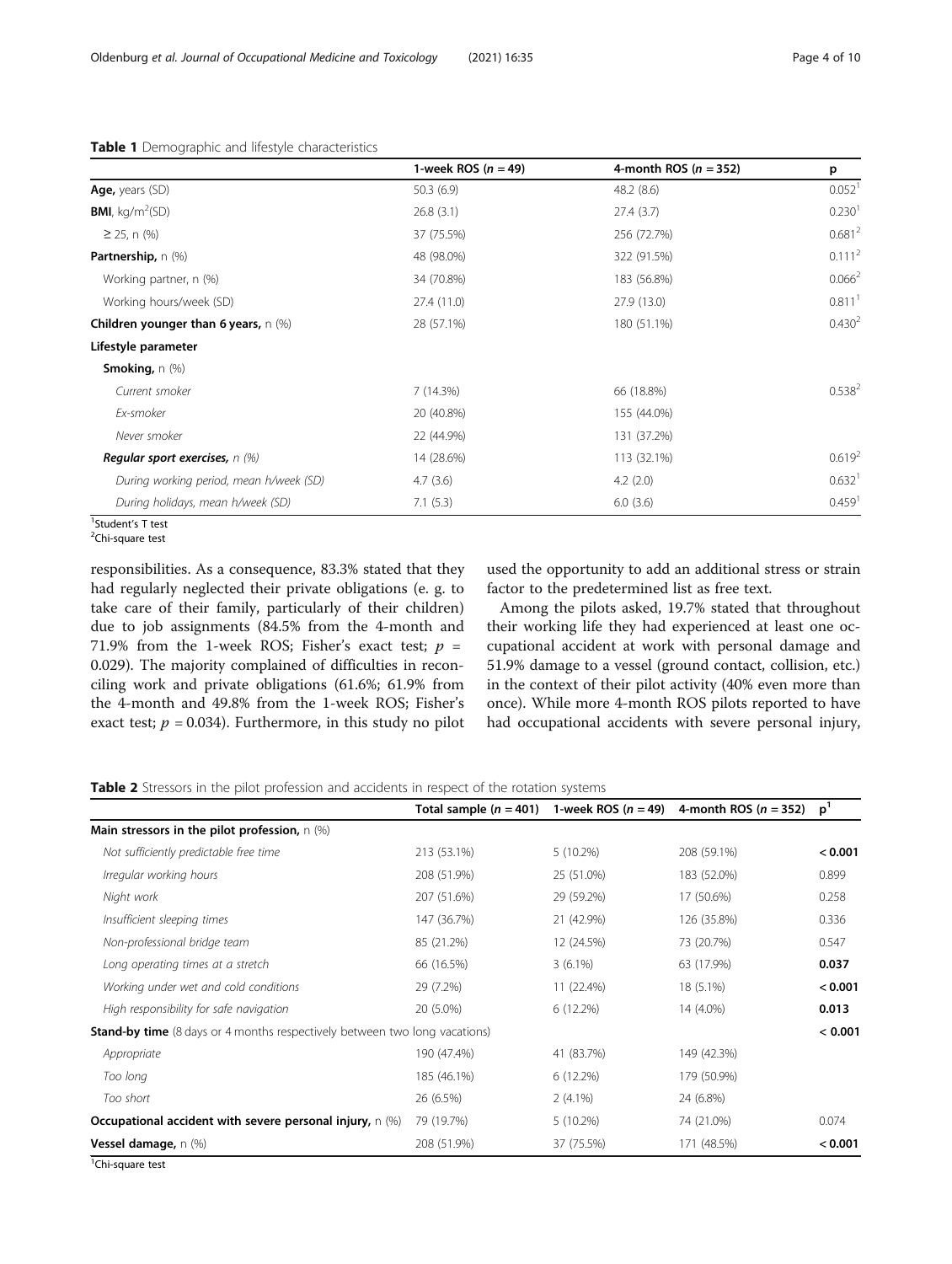significantly more 1-week ROS pilots have had vessel damage in their job/career (Table [2](#page-3-0)).

#### Psychophysical strain: fatigue and health of pilots

In the study sample, 68.1% of the pilots complained of sleeping disorders. According to the Epworth Sleepiness Scale, 41.9% of the pilots were regarded as having an elevated daily sleepiness without differences between the two ROS (Table 3).

#### WAI questionnaire

According to the WAI questionnaire, most of the current diseases among pilots diagnosed by a physician were related to the musculoskeletal system at just below 35%, followed by cardiovascular diseases at 25%, and accidental injuries at just under 20%. These diseases were similarly frequently diagnosed in the two ROS. Two thirds of the study sample did not recognize any hindrances in their work due to these diseases, and 27% felt able to do their job, although it causes some symptoms (Tab. 3).

79.8% of the pilots indicated that they had psychological demands at work (83.2% vs. 55.1% among pilots of the 4-month and 1-week ROS respectively). The majority of the pilots surveyed estimated their current ability to work to be better than average in comparison to the best score ever achieved. Irrespective of the ROS, 74.5% reported a rather good to very good ability to work in terms of physical and 85.5% in terms of mental work demands. 4.3 and 2.0% of the pilots assessed a rather to very poor current work ability with regard to the respective physical and mental demands of the work  $(Table 4)$  $(Table 4)$ .

Irrespective of the ROS, 35.9% had no sick leave during the past year. The majority reported sick leave from 0 to 9 days (74.3%) and 1.2% were ill for 100–365 days. 93.3% predicted a relatively certain work ability in 2 years with no differences between the ROS. Concerning the mental capacities, more than 70% of both ROS

**Table 3** Sleeping problems and health status stated by the pilots from the two different ROS

|                                                                                      | Total sample $(n =$<br>401) | 1-week ROS $(n =$<br>49) | 4-month ROS ( $n =$<br>352) | p                  |
|--------------------------------------------------------------------------------------|-----------------------------|--------------------------|-----------------------------|--------------------|
| Sleeping disorders, n (%)                                                            |                             |                          |                             |                    |
| No                                                                                   | 128 (31.9%)                 | 18 (36.7%)               | 110 (31.3%)                 | 0.440 <sup>2</sup> |
| Yes                                                                                  | 273 (68.1%)                 | 31 (63.3%)               | 242 (68.7%)                 |                    |
| Difficulty in falling asleep                                                         | 42 (10.5%)                  | $3(6.1\%)$               | 39 (11.1%)                  |                    |
| Wake up at least once a night                                                        | 172 (42.9%)                 | 19 (38.8%)               | 153 (43.5%)                 |                    |
| Lie awake several times a night                                                      | 59 (14.7%)                  | 9 (19.4%)                | 50 (14.2%)                  |                    |
| Daytime sleepiness according to Epworth Sleepiness Scale                             |                             |                          |                             |                    |
| Point value, (SD)                                                                    | 8.8(4.0)                    | 8.1(3.8)                 | 8.9(4.0)                    | 0.207 <sup>1</sup> |
| Point value $> 11$ , n $(%)$                                                         | 168 (41.9%)                 | 16 (32.7%)               | 152 (43.2%)                 | 0.162 <sup>2</sup> |
| Most common current diseases or injuries (physician's diagnosis), n (%) <sup>3</sup> |                             |                          |                             |                    |
| Musculoskeletal disease in back, limbs or other part of the body                     | 137 (34.2%)                 | 20 (40.8%)               | 117 (33.2%)                 | $0.205^2$          |
| Cardiovascular disease                                                               | 101 (25.2%)                 | 7 (14.3%)                | 94 (26.7%)                  | 0.098 <sup>2</sup> |
| Injury due to an accident                                                            | 73 (18.2%)                  | 9 (18.4%)                | 64 (18.2%)                  | 0.280 <sup>2</sup> |
| Endocrine or metabolic disease                                                       | 43 (10.7%)                  | $4(8.2\%)$               | 39 (11.1%)                  | 0.419 <sup>2</sup> |
| Neurological or sensory disease                                                      | 42 (10.5%)                  | 0                        | 42 (11.9%)                  | 0.038 <sup>2</sup> |
| Mental disorder                                                                      | 22 (5.5%)                   | $1(2.0\%)$               | 21 (6.0%)                   | 0.079 <sup>2</sup> |
| Work impairment due to these diseases (subjective assessment), n (%) <sup>3</sup>    |                             |                          |                             | $0.712^2$          |
| No hindrance/ no diseases                                                            | 267 (66.6%)                 | 29 (59.2%)               | 238 (67.6%)                 |                    |
| Ability to do the job, but it causes some symptoms                                   | 109 (27.2%)                 | 17 (34.7%)               | 92 (26.0%)                  |                    |
| <b>Sometimes</b> slow down the work pace or change the work<br>methods               | 18 (4.5%)                   | $3(6.1\%)$               | 15 (4.3%)                   |                    |
| <b>Often</b> slow down the work pace or change the work methods                      | 3(0.7%)                     | $\Omega$                 | $3(0.9\%)$                  |                    |
| Feel able to do only part-time work                                                  | $1(0.3\%)$                  | 0                        | $1(0.3\%)$                  |                    |
| Entirely unable to work                                                              | 3(0.7%)                     | 0                        | $3(0.9\%)$                  |                    |

<sup>1</sup>Student's T test <sup>1</sup>Student's T test<br><sup>2</sup>Chi-square test

<sup>3</sup> according to WAI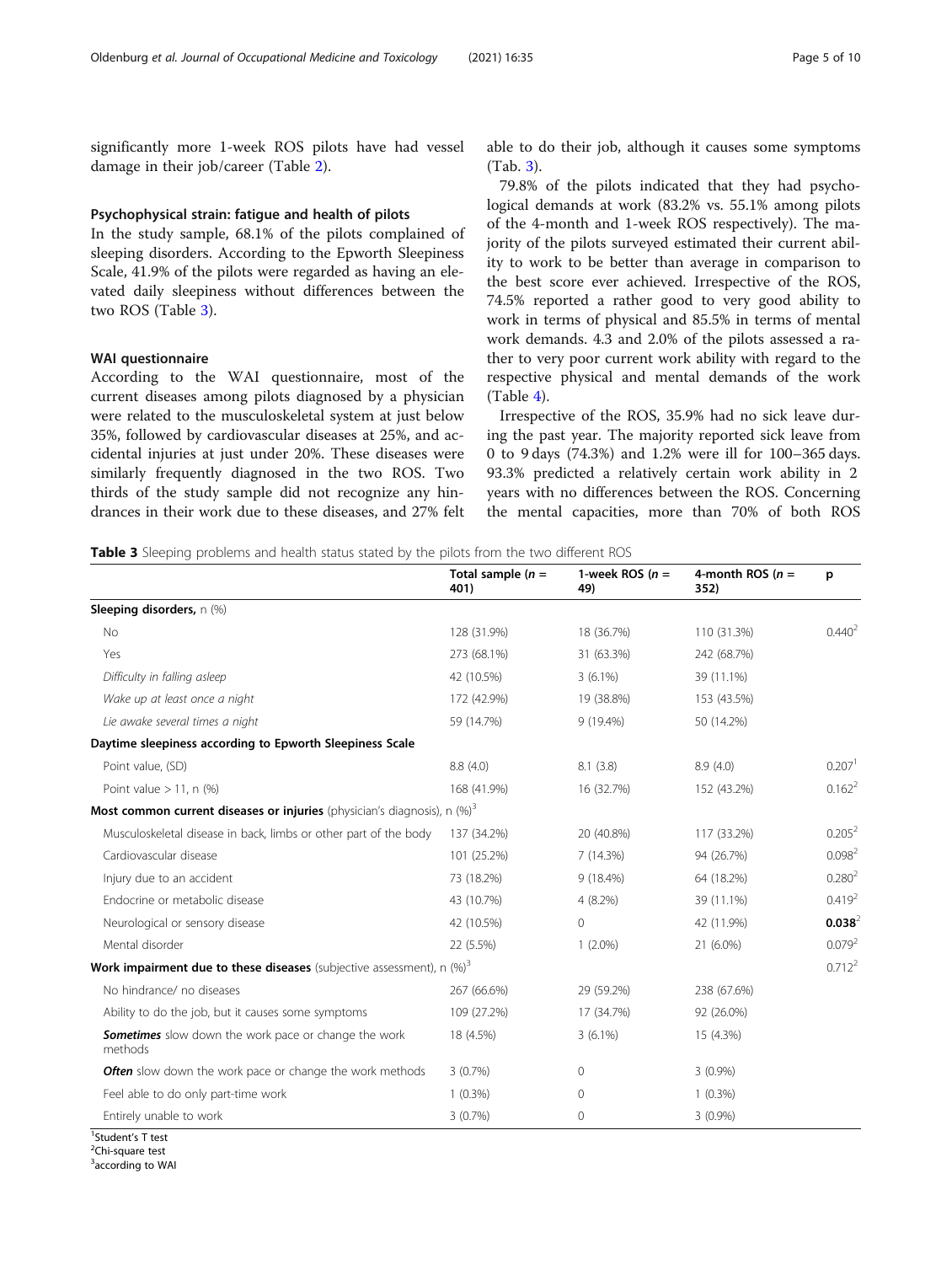<span id="page-5-0"></span>Table 4 Demands of the work and work ability (according to WAI - questionnaire) in respect to the ROS

|                                                                                                                                                        | <b>Total sample</b><br>$(n = 401)$ | 1-week<br><b>ROS</b><br>$(n = 49)$ | 4-month ROS<br>$(n = 352)$ | p                    |
|--------------------------------------------------------------------------------------------------------------------------------------------------------|------------------------------------|------------------------------------|----------------------------|----------------------|
| Demands of the work, n (%)                                                                                                                             |                                    |                                    |                            |                      |
| Psychological                                                                                                                                          | 320 (79.8%)                        | 27<br>$(55.1\%)$                   | 293 (83.2%)                | < 0.001 <sup>2</sup> |
| Physical                                                                                                                                               | $\mathbf{0}$                       | $\mathbf{0}$                       | 0                          |                      |
| Physical and psychological                                                                                                                             | 81 (20.2%)                         | 22<br>(44.9%)                      | 59 (16.8%)                 |                      |
| Current work ability compared to highest work ability ever scored, score (SD) (from 0<br>(completely unable to work) to 10 (work ability at its best)) | 7.8(1.6)                           | 8.0(1.1)                           | 7.8(1.7)                   | $0.337$ <sup>1</sup> |
| Current work ability with respect to                                                                                                                   |                                    |                                    |                            |                      |
| Physical demands of the work                                                                                                                           |                                    |                                    |                            | $0.688^{2}$          |
| Rather good / very good                                                                                                                                | 299 (74.5%)                        | 38<br>(77.6%)                      | 261 (74.2%)                |                      |
| Moderate                                                                                                                                               | 85 (21.2%)                         | 9<br>(18.3%)                       | 76 (21.5%)                 |                      |
| Rather poor / very poor                                                                                                                                | 17 (4.3%)                          | $2(4.1\%)$                         | 15 (4.3%)                  |                      |
| Mental demands of the work                                                                                                                             |                                    |                                    |                            | $0.866^2$            |
| Rather good / very good                                                                                                                                | 343 (85.5%)                        | 43<br>(87.8%)                      | 300 (85.2%)                |                      |
| Moderate                                                                                                                                               | 50 (12.5%)                         | 6<br>(12.2%)                       | 44 (12.5%)                 |                      |
| Rather poor / very poor                                                                                                                                | $8(2.0\%)$                         | $\mathbf{0}$                       | 8(1.7%)                    |                      |

<sup>1</sup>Student's T test<br><sup>2</sup>Chi squaro test

<sup>2</sup>Chi-square test

stated that they were often/rather often able to enjoy their daily tasks or they had been active and alert during the last 3 months. However, significantly fewer pilots from the 4-month ROS indicated that they were hopeful about their future (Table [5\)](#page-6-0).

The overall evaluation of the WAI questionnaire showed good to very good work ability at 77.3%. 19.2% had a moderate and 3.5% a critical work ability. By trend, the 1-week ROS pilots were more often allocated to the group with very good work ability. On the basis of the WAI median, pilots from the 4-month ROS had a not significantly higher risk for elevated work inability (OR 1.07; 95% CI 0.59–2.00). After adjustment for age, working years as a pilot, examination time (during working phase vs. vacation phase) and ESS, only increased daily sleepiness was associated with a higher work inability ( $p < 0.001$ ).

## **Discussion**

This study aimed to assess stress and strain as well as the work ability of maritime pilots by using standardized questionnaires, taking into account the different rotation systems. In 2015 Main and Chambers published a review about fatigue and coping strategies in maritime pilotage. In the time frame from 1977 to 2014, they identified only 18 studies and concluded that most of these available studies were rather old and often relied on very small study populations [[5\]](#page-9-0). The present study is the first one dealing with stress and strain as well as the work ability of maritime pilots by using standardized questionnaires.

Within the past decades, pilotage has undergone extensive development: firstly, the working conditions of the pilots have changed, e. g. due to the growing size of container ships, higher technical requirements, or newly formed training paths due to stagnating numbers of newcomers [\[23](#page-9-0)]. Secondly, the awareness of work-life balance has changed, which may lead to a decrease in job satisfaction [\[24](#page-9-0)]. These developments should be taken into consideration when assessing the current jobrelated psychophysical stress and strain of pilots. This also highlights the finding that the old available studies are not suitable for judging the current circumstances in the pilots' profession and there is a need to gain new knowledge.

In the present study, most pilots evaluated irregular working hours including night work as the main stressor of their job resulting in unplannable family time. On the one hand, a majority of pilots (especially from the 4 month ROS) experienced relevant psychological demands in their workplace and stated that they were less often full of hope about the future. This may indicate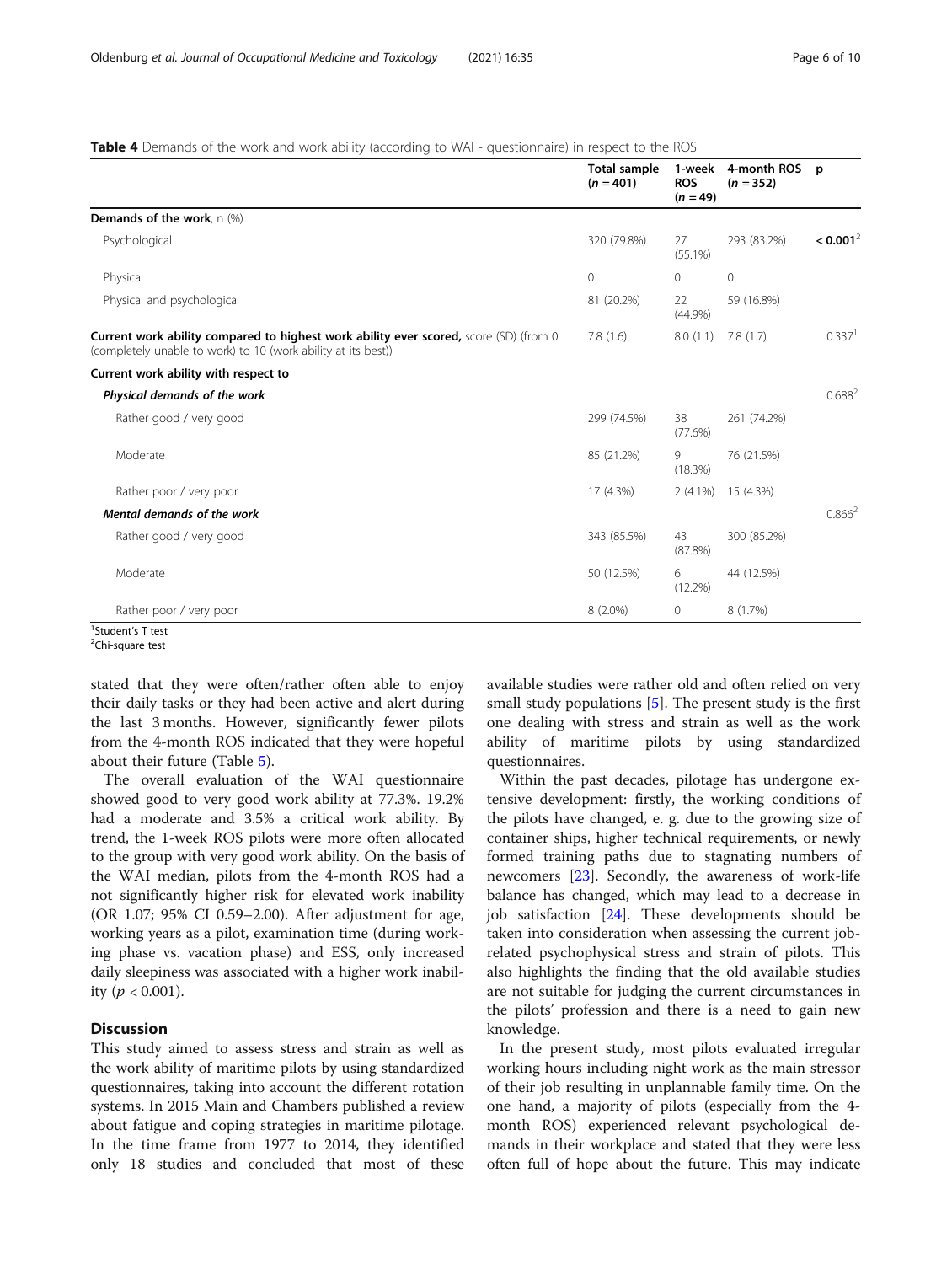<span id="page-6-0"></span>

|                                                                                               | Total sample $(n = 401)$ | 1-week ROS ( $n = 49$ ) | 4-month ROS ( $n = 352$ ) | p                  |
|-----------------------------------------------------------------------------------------------|--------------------------|-------------------------|---------------------------|--------------------|
| Sick leave last year (12 months)                                                              |                          |                         |                           | $0.593^{2}$        |
| None at all                                                                                   | 144 (35.9%)              | 17 (34.7%)              | 127 (36.1%)               |                    |
| $1-9$ days                                                                                    | 158 (39.4%)              | 21 (42.9%)              | 137 (38.9%)               |                    |
| 10-99 days                                                                                    | 94 (23.4%)               | 11 (22.4%)              | 83 (23.6%)                |                    |
| $> 100$ days                                                                                  | 5(1.3%)                  | $\mathbf 0$             | $5(1.4\%)$                |                    |
| Estimation of the own work ability in 2 years                                                 |                          |                         |                           | 0.452 <sup>2</sup> |
| Relatively certain                                                                            | 374 (93.3%)              | 46 (93.9%)              | 328 (93.2%)               |                    |
| Not certain                                                                                   | 24 (6.0%)                | $2(4.1\%)$              | 22 (6.3%)                 |                    |
| Unlikely                                                                                      | 3(0.7%)                  | $1(2.0\%)$              | $2(0.5\%)$                |                    |
| <b>Mental capacities</b>                                                                      |                          |                         |                           |                    |
| Ability to enjoy the regular daily activities                                                 |                          |                         |                           | 0.142 <sup>2</sup> |
| Often / rather often                                                                          | 307 (76.5%)              | 43 (87.8%)              | 264 (75.0%)               |                    |
| Sometimes                                                                                     | 68 (17.0%)               | 5 (10.2%)               | 63 (17.9%)                |                    |
| Rather seldom / never                                                                         | 26 (6.5%)                | $1(2.0\%)$              | 25 (7.1%)                 |                    |
| Considering the last 3 months:<br>Have you been active and alert?                             |                          |                         |                           | 0.513 <sup>2</sup> |
| Often / rather often                                                                          | 289 (72.0%)              | 39 (79.6%)              | 250 (71.0%)               |                    |
| <b>Sometimes</b>                                                                              | 76 (19.0%)               | 8 (16.3%)               | 68 (19.3%)                |                    |
| Rather seldom / never                                                                         | 36 (9.0%)                | $2(4.1\%)$              | 34 (9.7%)                 |                    |
| Considering the last 3 months:<br>Have you felt yourself to be full of hope about the future? |                          |                         |                           | 0.007 <sup>2</sup> |
| Continuously/ rather often                                                                    | 288 (71.5%)              | 38 (77.6%)              | 250 (71.0%)               |                    |
| Sometimes                                                                                     | 81 (20.2%)               | 8 (16.3%)               | 73 (20.7%)                |                    |
| Rather seldom / never                                                                         | 32 (8.3%)                | $3(6.1\%)$              | 29 (8.3%)                 |                    |
| Ability to work according to WAI                                                              |                          |                         |                           | 0.432 <sup>2</sup> |
| Very good                                                                                     | 122 (30.4%)              | 18 (36.7%)              | 104 (29.5%)               |                    |
| Good                                                                                          | 188 (46.9%)              | 22 (44.9%)              | 166 (47.2%)               |                    |
| Moderate                                                                                      | 77 (19.2%)               | 9 (18.4%)               | 68 (19.3%)                |                    |
| Critical                                                                                      | 14 (3.5%)                | $\mathbf{0}$            | 14 (4.0%)                 |                    |
| Point value, mean (SD)                                                                        | 40.2(5.7)                | 40.9 (4.8)              | 40.2(5.8)                 | 0.362 <sup>1</sup> |

<sup>1</sup>Student's T test<br><sup>2</sup>Chi squaro test

<sup>2</sup>Chi-square test

their subjective perception of particularly high workrelated mental stress. On the other hand, more than 80% of the pilots stated having regularly neglected their private obligations. This suggests that many pilots had difficulties in reconciling work and private requirements, which can be seen as a sign of disturbed work-life balance. The well-known finding that one of the major stress factors for seafarers on board is the long-term separation from their family and the loneliness on the high seas should emphasize the importance of the family for pilots [\[12](#page-9-0), [25](#page-9-0)]. Maritime captains normally have contracts for at least 3–4 months at a stretch; their urgent need for more time for the family after a life at sea as a captain is an important reason for an occupational change in favor of a career as a pilot [\[26,](#page-9-0) [27\]](#page-9-0).

Even though a lot of pilots mentioned their subjective stress due to difficulties in reconciling working life and family life, the stress level varied amongst the ROS. Pilots from the 4-month ROS experienced insufficiently predictable free time and long operation times at a stretch significantly more often as main stressors. This is in line with the observation within the OECD study "Employment Outlook" [\[28\]](#page-9-0), which concludes that unpredictable working hours correlate with lower family satisfaction. Besides their higher mental load through long-term assignments, this could possibly lead to a higher dissatisfaction with their work situation among pilots with 4-month ROS compared to their colleagues. Pilots from the 1-week ROS stated working under wet and cold conditions more often as the main stressor as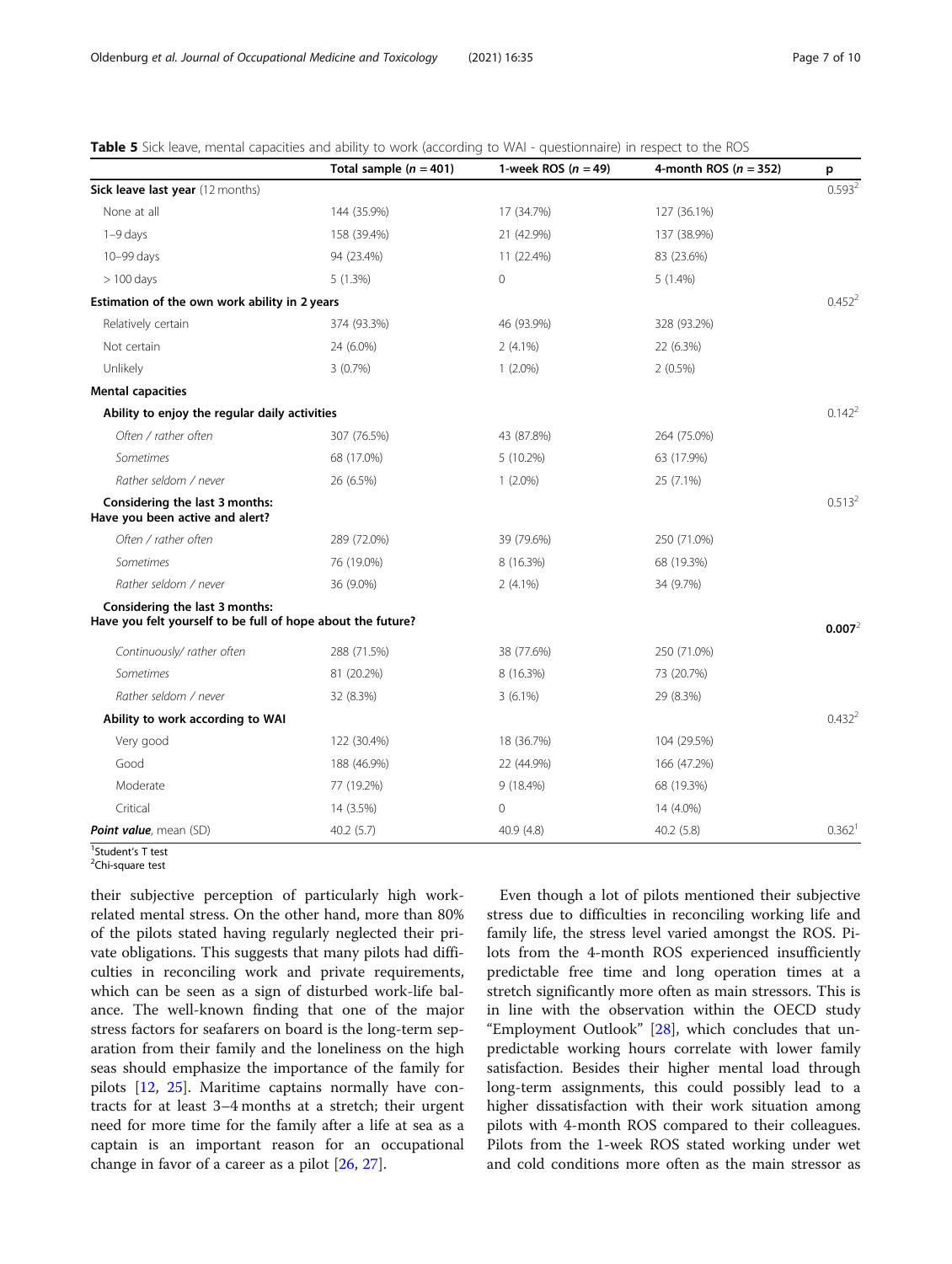High stress load in the workplace can lead to psychophysical exhaustion and fatigue [\[29](#page-9-0)]. The present study also examined the occurrence of daily sleepiness. Higher results for daily sleepiness were found among pilots in comparison to professional groups with a higher risk of fatigue (e. g. truck and bus drivers or shift worker) [[30](#page-9-0)– [32\]](#page-9-0). Although significantly more pilots in 4-months ROS experienced psychological demands of the work, no difference was observed in the daily sleepiness between the employees of the two different ROS. Ferguson et al. [[10](#page-9-0)] already described the positive effects of short, irregular sleep opportunities at sea on the alertness of marine pilots. For that reason, it is recommended to counteract fatigue through short naps in cases where pilots are waiting at the pilot station for the next assignment.

Generally, psychophysical exhaustion can increase the risk of maritime disasters or accidents [[33,](#page-9-0) [34](#page-9-0)]. In this study, 4-month ROS pilots distinctly more often reported having had occupational accidents with severe personal injuries that may be explained by their pilotage district in the environmentally rougher coastal area. Furthermore, both boarding and leaving the vessel require climbing on the pilot ladder at the outer wall of the ship, which is physically stressful and potentially hazardous. In contrast, significantly more 1-week ROS pilots stated having had vessel damage. This was expected since grounding is a major risk within the harbor basins.

Specific causes of occupational accidents and vessel damage have not been further investigated in this study. According to a Belgian study, the accidents during pilotage were mostly due to the harsh environment (wind speed, state of the sea, poor visibility); Human factors accounted for 11.7% (stress, sleep deprivation, bad physical condition), with only 2.9% of the accidents caused by not enough sleep [\[11](#page-9-0)]. In light of the high percentage of daily sleepiness among the pilots examined, further research is of high importance to investigate the extent to which human factors are causal to occupational accidents and maritime disasters during pilotage.

Moreover, due to the unpredictability of the assignments and the night work, an irregular and possibly not healthy diet is typical for pilots. This hypothesis adds support to the present study as more than 70% of the study sample was classified as overweight. This is in line with the results of the review from Main and Chambers [[5\]](#page-9-0) on the factors affecting maritime pilots' health and well-being. The "healthy worker effect" needs to be considered to ensure that there is no selection bias. As pilots are required to have regular medical check-ups

concerning their health ability to work at sea, the study population should have a better general state of health in comparison to the general population [\[35\]](#page-9-0).

In contrast, Main and Chambers [\[5\]](#page-9-0) observed that pilots are at a significantly higher risk of health impairment than the general population; particularly cardiovascular diseases, mental illnesses (sleep disorders, depression, burnout), and accidents were frequently found in the 18 studies observed. Among pilots examined in this study, the most current diseases were related to the musculoskeletal system at just below 35%, followed by cardiovascular diseases at 25%, and accidental injuries at just under 20% − in similar frequency between the two ROS.

An unfavorable lifestyle and obesity have also been repeatedly discussed as a major risk factor for cardiovascular diseases in seafaring populations. Several studies have consistently shown that obesity, smoking, high lipid levels in the blood, lack of exercise, and unhealthy eating habits are much more common in seafarers than in the general population [\[3](#page-9-0), [36,](#page-9-0) [37\]](#page-9-0). In the present study, particularly overweight was more prominent among pilots compared to that of the male German general population  $(73.1\% \text{ vs. } 62.1\% \text{ [38]})$  $(73.1\% \text{ vs. } 62.1\% \text{ [38]})$  $(73.1\% \text{ vs. } 62.1\% \text{ [38]})$ . Furthermore, no differences in lifestyle factors were found between the two ROS. Generally, it is assumed that job-related stress is associated with an unhealthy lifestyle [\[39](#page-9-0)]. Assuming higher psychological demands of the work among pilots of the 4-month ROS, such association, however, cannot be shown in this study.

To assess the stress and strain of maritime occupations, a pilot-specific questionnaire was developed based on an established seafaring-specific questionnaire [\[12](#page-9-0)]. This was about seafarers' stress and strain and has previously been used several times in various maritime studies [\[13,](#page-9-0) [14](#page-9-0)]. The questionnaire of this study was created by the heads of some pilots' associations and several pilots. Finally, it was tested and improved in a pilot study. In the online portal, all pilots had the opportunity to comment and to add some further aspects in free text. Overall, a sufficiently high representativeness was assumed for the assessment of the pilots' stress and strain, since several pilots answered the above-mentioned maritime specific questionnaire and they had the opportunity to add important aspects within the supplementary free text.

According to the WAI in this study, the work ability of pilots showed no differences in comparison to those of other land-based study populations (teachers, office workers, executives) [[40](#page-9-0)]. In addition, no significant differences in the work ability were observed between the pilots of the two different ROS.

In total, this study revealed, on the one hand, more often job-related mental demands, disturbed work-life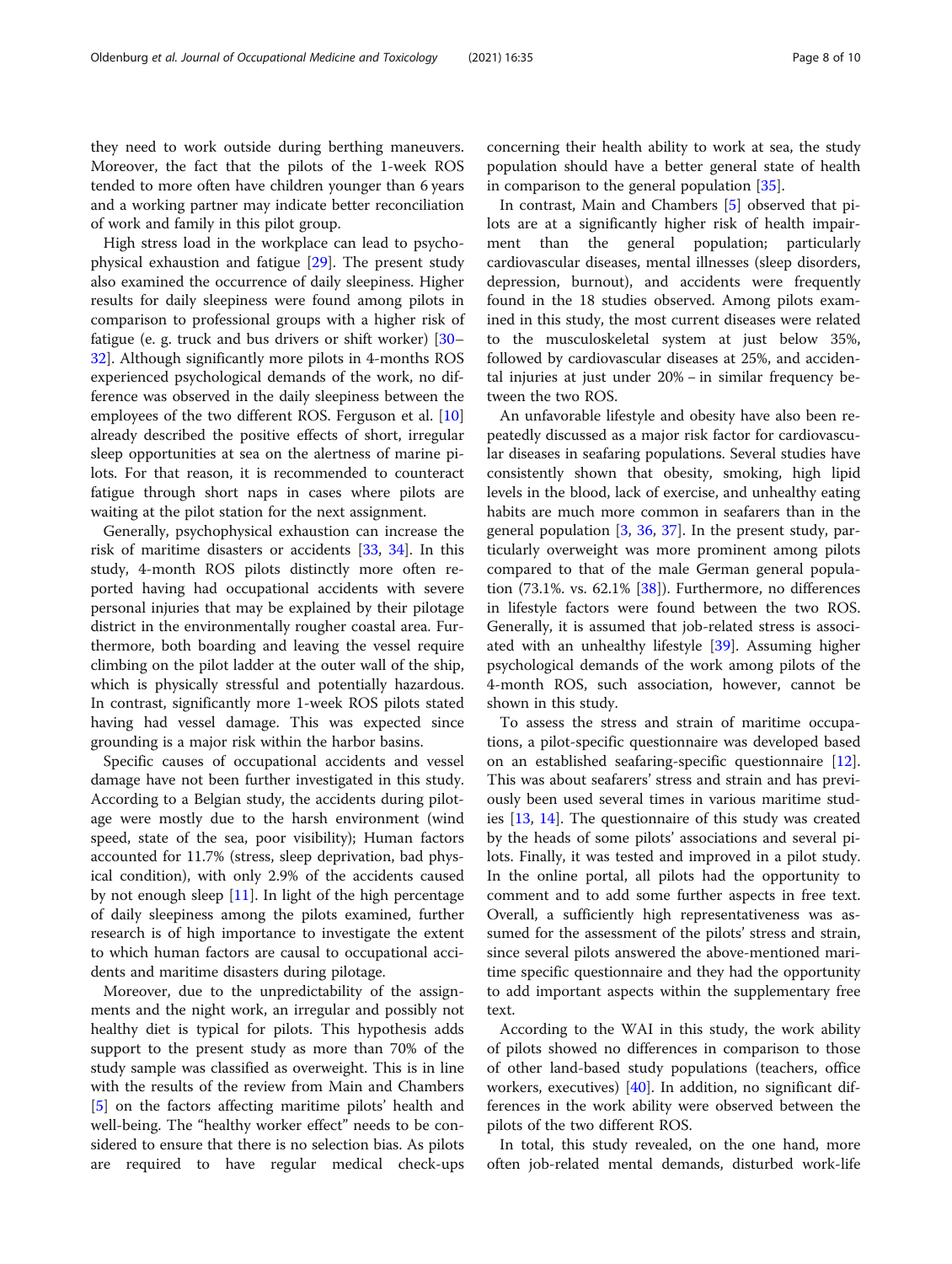balance and longer operation times at a stretch among 4-month ROS, indicating significantly higher job stress. On the other hand, this higher stress level does not lead to more sleepiness or reduced work ability in this occupational group. This suggests that the pilots of the 4 month ROS might be highly adapted to their working situation aboard. In view of the pilots' higher average age of 48.5 years, it can be assumed that their job activity was carried out on average for at least 15 years. Moreover, since a switch between the two ROS almost never occurs, the pilots are not familiar with the alternative rotation system and have likely adjusted to their working conditions, so that, despite an increased work-related stress level in the 4-month ROS, there is no increased risk of daytime sleepiness or inability to work.

Another explanation for the missing correlation could be that the pilots with the 4-month ROS (who were obviously much more often stressed) more frequently downplayed both their sleepiness and their inability to work in the sense of social desirability. Furthermore, according to the assessment of many pilots, the working conditions for a 4-month deployment are regarded as given and unchangeable. Thus, it can be assumed that these pilots as freelancers perceive safety-related restrictions due to increased sleepiness or inability to work as a threat to their existence. Accordingly, the examiners repeatedly observed emotional discussions about the need to change the ROS, especially among pilots with the 4-month ROS. In addition, it cannot be excluded that many pilots with severe sleepiness or inability to work − phenomena that are mainly suspected in the 4 month ROS − did not take part in this study. As a result, these pilots could be underrepresented in this survey in the sense of a selection bias.

## Strengths and weaknesses of the study

As a limitation, the present study focused on sea, canal and port pilots in Germany. It is yet unclear how far the results are transferable to other international pilot systems. Furthermore, the freelancer status of pilots has to be taken into consideration as it makes it scarcely possible to compare them with other land-based occupational groups. Additionally, only a small group of 1-week ROS pilots were present in this study. However, since only the port pilots' associations practice the latter ROS and there are far less port pilots than river or sea pilots, a considerably smaller number of 1-week ROS was expected. The proportion of participants was similar in each ROS. The demographic data of the participating pilots were also not different from those of the total pilot group, indicating that no bias or underrepresentation was present.

The participation rate of 46.9% is usual in online surveys, and a selection bias cannot be ruled out. There are no current studies on the pilots' working conditions, so there is no experience with the willingness of this professional group to participate in studies. Finally, the questionnaire used on stress and strain was not standardized as no suitable instrument is available to assess the pilot-specific work situation. Thus, a pilot specific questionnaire was developed based on a repeatedly used questionnaire about the seafarers' stress and strain and on the statements by several pilots. As in this study no pilot used the opportunity to add an additional stress or strain factor as free text to the predetermined list, this questionnaire is regarded as complete and representative for assessing the pilots' stress and strain – especially in light of the satisfying internal consistency with a Cronbach's alpha of 0.76.

## Conclusions

Altogether, this study suggests that pilots from the 4 month ROS have higher job stress than 1-week ROS pilots, which is likely to be due to their long-term assignments and the subsequent lack of predictability in their everyday life. Therefore, intervention measures with shortened ROS (preferably no longer than 6 weeks) amongst sea and canal pilots' associations should be tested in respect of benefit, practicability and acceptance by the pilots.

#### Abbreviations

BMI: Body mass index; CI: Confidence interval; ESS: Epworth Sleepiness Scale; OR: Odds ratio; ROS: Rotation systems; SD: Standard deviation; WAI: Work Ability Index

#### Acknowledgements

The authors would like to thank the pilots for taking part in this study. We also thank the Federal Chamber of Pilots for its support and the funding.

#### Authors' contributions

MO and JH contributed equally and wrote the manuscript with support from HJJ, FB and VH. MO and HJJ designed and directed the project and contributed to the final version of the manuscript. JH designed the online questionnaire. The author(s) read and approved the final manuscript.

#### Funding

The authors did receive funding from the Federal Chamber of Pilots for this manuscript. The funder has no involvement in the study design, the collection, analysis and interpretation of data, the writing of the report and the decision to submit the paper for publication.

#### Availability of data and materials

The datasets used and/or analyzed during the current study are available from the corresponding author on reasonable request.

#### Declarations

#### Ethics approval and consent to participate

The study was approved by the Ethics Committee of the Hamburg Medical Association (PV No. 5498). Taking part in this study was voluntarily.

## Consent for publication Not applicable.

#### Competing interests

The authors declare that they have no competing interests.